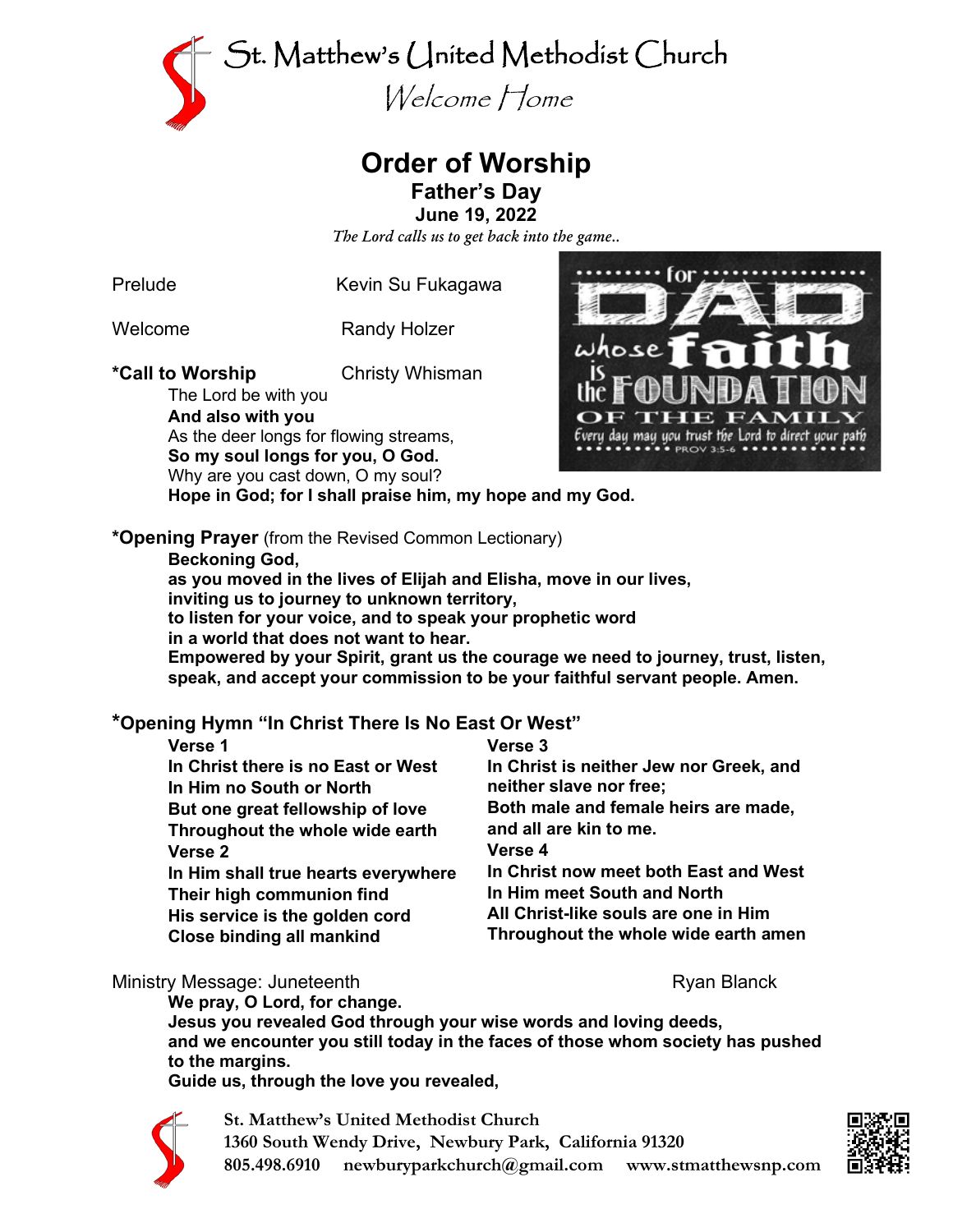**to establish the justice you proclaimed, that all peoples might dwell in harmony and peace, united by that one love that binds us to each other, and to you. And most of all, Lord, change our routine worship and work into genuine encounter with you and our better selves so that our lives will be changed for the good of all.**

Recognition of Fathers **Kathy Holzer** Kathy Holzer

Children's Message **Barbara Karplus** Barbara Karplus

Scripture: 1 Kings 5:1-16 (NSRV) Christy Whisman

Elijah Flees from Jezebel

1Ahab told Jezebel all that Elijah had done, and how he had killed all the prophets with the sword. 2Then Jezebel sent a messenger to Elijah, saying, "So may the gods do to me, and more also, if I do not make your life like the life of one of them by this time tomorrow." 3Then he was afraid; he got up and fled for his life, and came to Beer-sheba, which belongs to Judah; he left his servant there.

4But he himself went a day's journey into the wilderness, and came and sat down under a solitary broom tree. He asked that he might die: "It is enough; now, O Lord, take away my life, for I am no better than my ancestors." 5Then he lay down under the broom tree and fell asleep. Suddenly an angel touched him and said to him, "Get up and eat." 6He looked, and there at his head was a cake baked on hot stones, and a jar of water. He ate and drank, and lay down again. 7The angel of the Lord came a second time, touched him, and said, "Get up and eat, otherwise the journey will be too much for you." 8He got up, and ate and drank; then he went in the strength of that food forty days and forty nights to Horeb the mount of God. 9At that place he came to a cave, and spent the night there.

Then the word of the Lord came to him, saying, "What are you doing here, Elijah?" 10He answered, "I have been very zealous for the Lord, the God of hosts; for the Israelites have forsaken your covenant, thrown down your altars, and killed your prophets with the sword. I alone am left, and they are seeking my life, to take it away."

Elijah Meets God at Horeb

11He said, "Go out and stand on the mountain before the Lord, for the Lord is about to pass by." Now there was a great wind, so strong that it was splitting mountains and breaking rocks in pieces before the Lord, but the Lord was not in the wind; and after the wind an earthquake, but the Lord was not in the earthquake; 12and after the earthquake a fire, but the Lord was not in the fire; and after the fire a sound of sheer silence. 13When Elijah heard it, he wrapped his face in his mantle and went out and stood at the entrance of the cave. Then there came a voice to him that said, "What are you doing here, Elijah?" 14He answered, "I have been very zealous for the Lord, the God of hosts; for the Israelites have forsaken your covenant, thrown down your altars, and killed your prophets with the sword. I alone am left, and they are seeking my life, to take it away." 15Then the Lord said to him, "Go, return on your way to the wilderness of Damascus; when you arrive, you shall anoint Hazael as king over Aram. 16 Also you shall anoint Jehu son of Nimshi as king over Israel; and you shall anoint Elisha son of Shaphat of Abel-meholah as prophet in your place.

Anthem "This Is Amazing Grace" Guest Soloist, Leslie Ann Hernandez



**St. Matthew's United Methodist Church 1360 South Wendy Drive, Newbury Park, California 91320 805.498.6910 newburyparkchurch@gmail.com www.stmatthewsnp.com**

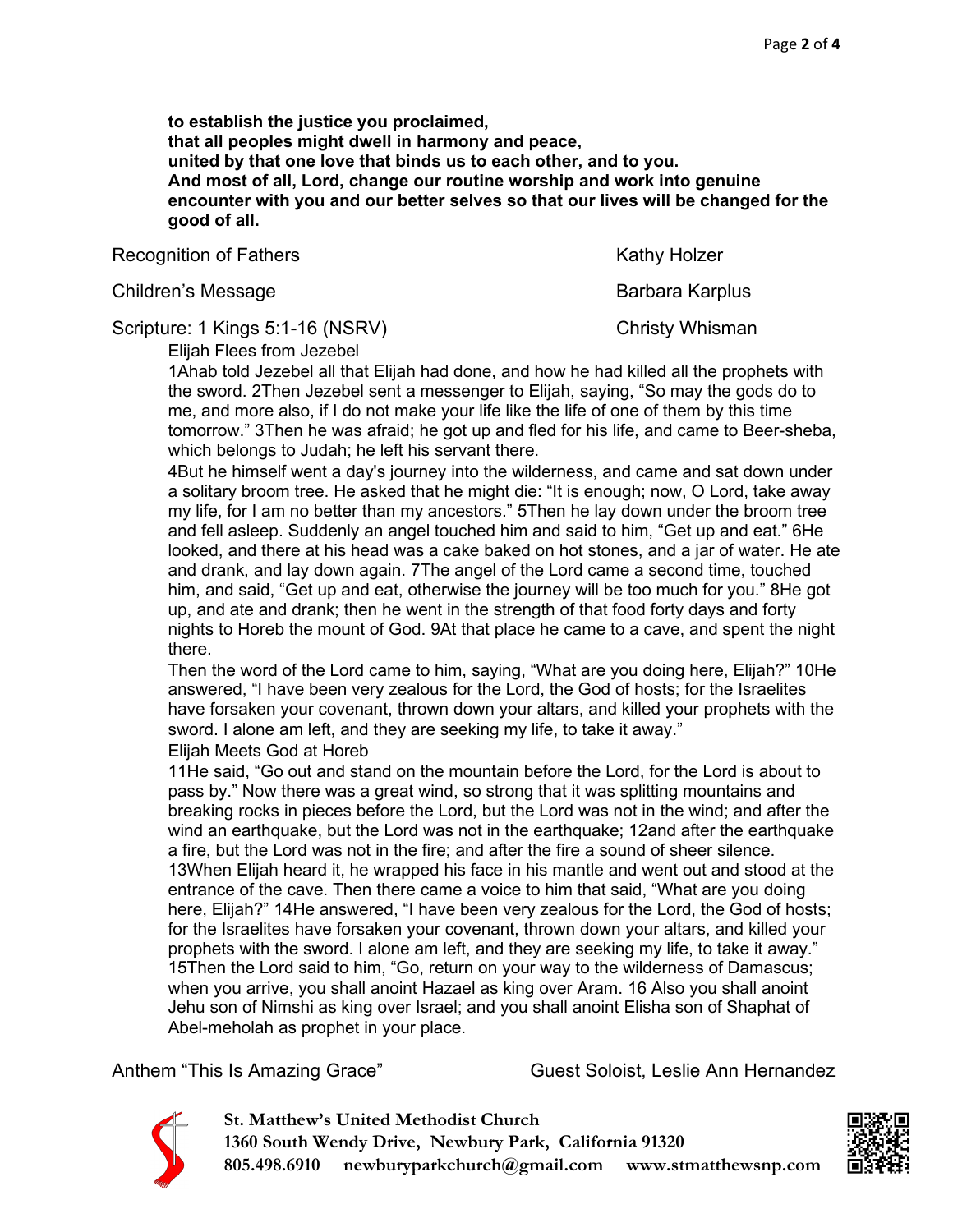| Sermon "We've Got Work To Do"                                                                                                                                                                                                                                                                                                                                                                                                                                                                                                                                                                                                                                                                                                                                                                                                                                                                                                                                                                                                                                                                                                                                                                                                                                                                                                                                                                                       | <b>Ryan Blanck</b>                                                           |  |
|---------------------------------------------------------------------------------------------------------------------------------------------------------------------------------------------------------------------------------------------------------------------------------------------------------------------------------------------------------------------------------------------------------------------------------------------------------------------------------------------------------------------------------------------------------------------------------------------------------------------------------------------------------------------------------------------------------------------------------------------------------------------------------------------------------------------------------------------------------------------------------------------------------------------------------------------------------------------------------------------------------------------------------------------------------------------------------------------------------------------------------------------------------------------------------------------------------------------------------------------------------------------------------------------------------------------------------------------------------------------------------------------------------------------|------------------------------------------------------------------------------|--|
| Moving into a Spirit of Prayer                                                                                                                                                                                                                                                                                                                                                                                                                                                                                                                                                                                                                                                                                                                                                                                                                                                                                                                                                                                                                                                                                                                                                                                                                                                                                                                                                                                      |                                                                              |  |
| Covenant Prayers for Cal-Pac Conference UM Churches<br>Burbank UMC and Christ UMC, Santa Maria<br><b>Pastoral Prayers</b><br><b>NEW PRAISE AND PRAYER REQUESTS</b><br>Gary with abdominal health concerns, Delia healing from a fall (Kellogg)<br>Carolyn & Hanna (Sylvester)<br>Pat successful healing from a broken ankle and surgery (Granning)                                                                                                                                                                                                                                                                                                                                                                                                                                                                                                                                                                                                                                                                                                                                                                                                                                                                                                                                                                                                                                                                  | <b>Randy Holzer</b>                                                          |  |
| <b>CONTINUED PRAYERS</b><br><b>HEALING &amp; RECOVERY</b><br>Lynne relief from and treatment of ongoing back pain (Hartley)<br>Nick recovery from jaw cancer surgery (Hatzidakis, Suzanne Ford's brother)<br>Victims and Rescue Teams of Natural Disasters and violence<br>Frank and Debbie recovering from strokes (Toni Roy's brother & Sister-in-law)<br>Pastor Stan & Ellen recovery from a garage fire (Ferguson)<br>Alexander recovery from ankle surgery (Powell)<br>Steve recovery from brain cancer surgery with a poor prognosis (Friend of the McEacherns)<br>Joanne recovering from hip surgery (Stone)<br>Tom recovery from a bike accident (Wendy K's daughter-in-law's brother)<br>Valledares family member institutionalized with Anorexia (Taty's Granddaughter)<br><b>CANCER TREATMENT</b><br>Debbie, Gary K, JoAnn Y, Joshua (Leslie's son), Ruby (cousin of Emmie), Ariel (friend of Pam M),<br>Pat (Dan O's family), Dick, Romana, Bob and Gonzalo (friends of McEachern's), Toni, Sylvia<br>(friend of Pam P), Stephnia, Brandon, Lynne (Friends of Casey), Joey (Friend of Taty) and<br>Melissa (Pastor Bob & Beth Ferguson's D-I-L)<br><b>HOSPICE</b><br><b>MOURNING</b><br>Robert (Neighbor of Meribeth F)<br>The many who've lost family & friends to gun<br>John (Thompson, friend of Roger T)<br>violence.<br>Carol's mother (Tripp)<br>Richard's mother (Overton)<br>The Lord's Prayer |                                                                              |  |
| Moving Beyond a Spirit of Prayer                                                                                                                                                                                                                                                                                                                                                                                                                                                                                                                                                                                                                                                                                                                                                                                                                                                                                                                                                                                                                                                                                                                                                                                                                                                                                                                                                                                    |                                                                              |  |
| Invitation to Give our Blessings back to God<br>Offertory "Sing Sing Sing "<br>*Doxology "Praise God from Whom All Blessings Flow"<br>*Blessing of our Gifts and Tithes                                                                                                                                                                                                                                                                                                                                                                                                                                                                                                                                                                                                                                                                                                                                                                                                                                                                                                                                                                                                                                                                                                                                                                                                                                             | <b>Randy Holzer</b><br>Leslie Hernandez<br>Hymnal #95<br><b>Randy Holzer</b> |  |
| *Closing Hymn "Eaith Of Our Eathors"                                                                                                                                                                                                                                                                                                                                                                                                                                                                                                                                                                                                                                                                                                                                                                                                                                                                                                                                                                                                                                                                                                                                                                                                                                                                                                                                                                                | $H_{V}$ mnol $H710v12$                                                       |  |

**\*Closing Hymn "Faith Of Our Fathers" Network and Hymnal #710v1-3** 

**Verse 1 Faith of our fathers living still In spite of dungeon fire and sword O how our hearts beat high with joy Whene'er we hear that glorious word Chorus Faith of our fathers holy faith We will be true to thee 'til death Verse 2 Faith of our fathers we will strive To win all nations unto thee And through the truth that comes from God Mankind shall then be truly free (Chorus) Verse 3 Faith of our fathers we will love Both friend and foe in all our strife And preach thee too as love knows how By kindly words and virtuous life (Chorus)**



**St. Matthew's United Methodist Church 1360 South Wendy Drive, Newbury Park, California 91320 805.498.6910 newburyparkchurch@gmail.com www.stmatthewsnp.com**